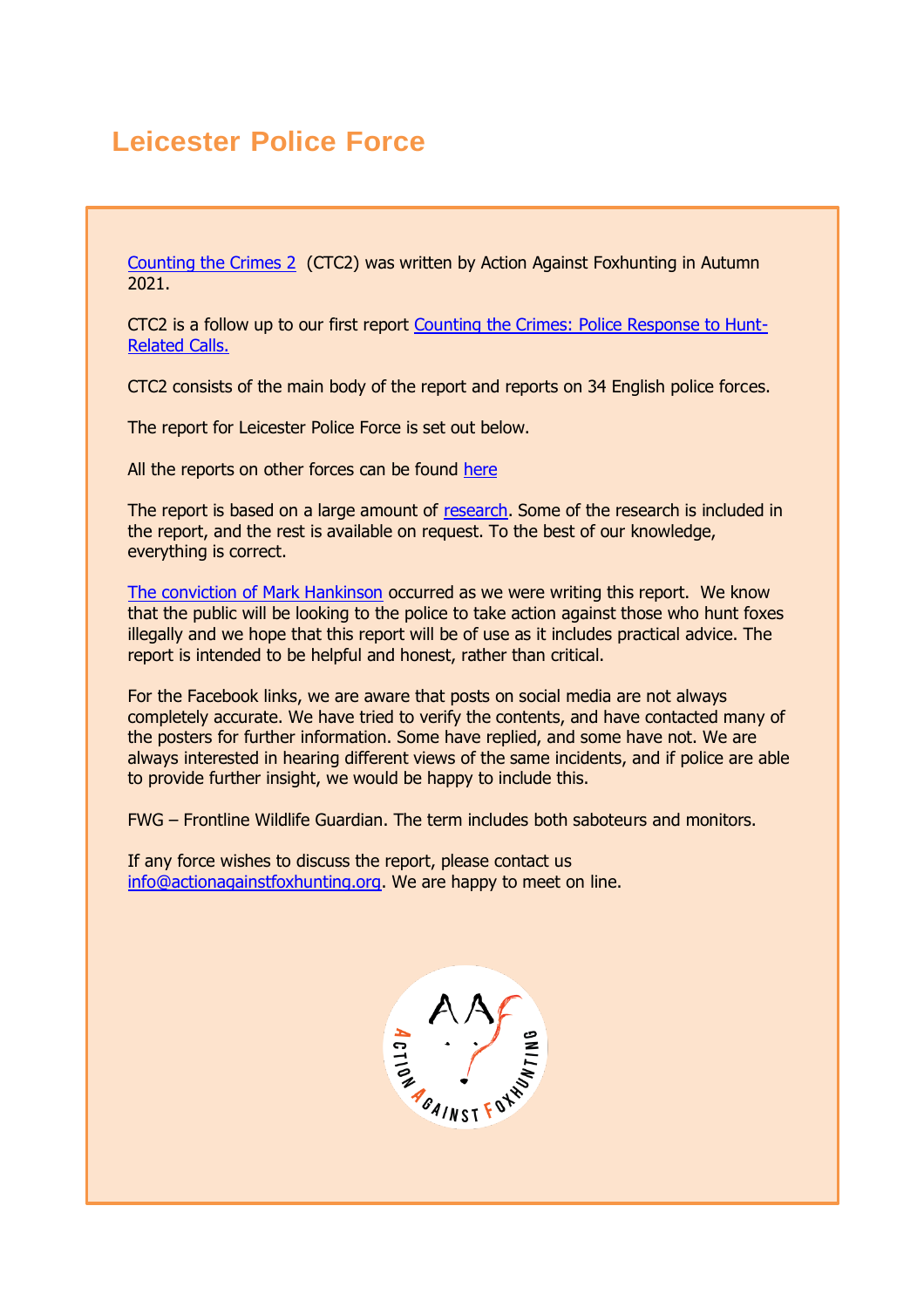# **How did the force respond to CTC? You can select multiple options.**

- One email
- ✓ Exchange of emails
- ✓ Meeting
- No response at all

#### **For Email response - was the response detailed?**

- ✓ Yes
- No

# **Look at the content and the usefulness of the response.**

1 2 3 4 5 − − ✓ − −

#### **Why have you given this rating?**

The initial email response didn't answer the questions posed in CTC. Instead, it listed the items discussed at a meeting with FWGs. It also focused on the conviction of a sab. We felt that this was rather provocative. However, after we had met with the force, another high-profile incident occurred involving FWGs and Leicester Police. We asked questions about the incident and Leicester Police responded promptly and in detail.

# **Were there follow up emails and did the force reply?**

- ✓ Yes
- No

#### **For the forces who met with us, how do you rate this response?**

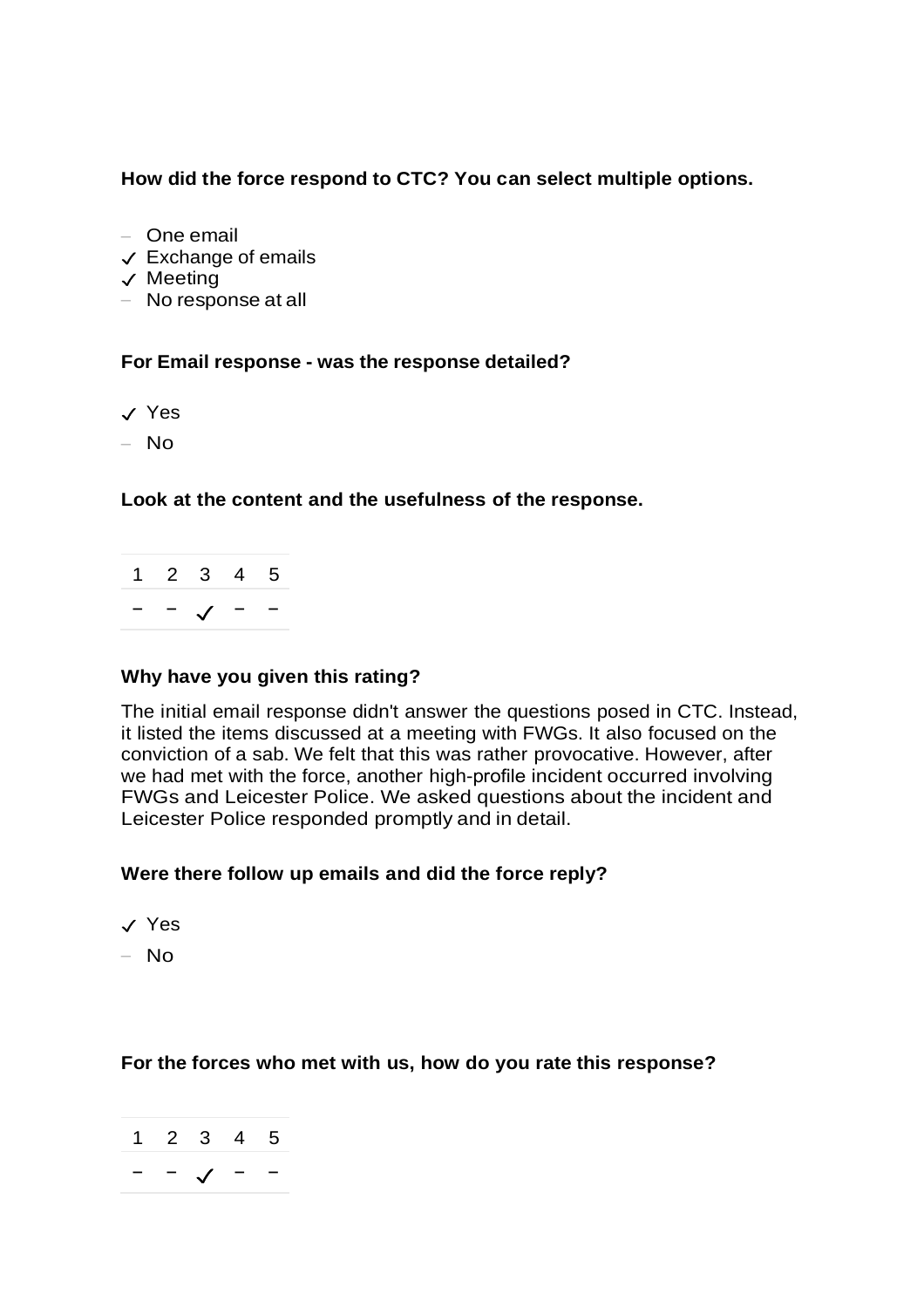#### **Why have you given this response?**

We met with an assistant chief inspector and we appreciated the time he spent with us. They have since invited us to another meeting.

# **For the forces who met with us, how open were they?**

|  | 1 2 3 4 5 |  |
|--|-----------|--|
|  |           |  |

#### **How useful was the meeting?**

| $\mathbf 1$ | 2 3 4 5 |  |
|-------------|---------|--|
|             |         |  |

There have been so many unpleasant incidents involving Leicester Police and FWGs in which the police have appeared biased. We have a number of named officers who appear to have hunt connections. We did not feel entirely satisfied that the difficulties between the police and FWGs were really "unpacked" as Leicester Police did not accept that their officers were responsible in any degree (even partially). However, the most useful outcome was the clear and stated desire for the police to move on from their historical problems and start creating a more respectful relationship with FWGs. This will only work if Leicester Police do not target FWGs unnecessarily and begin to understand that they are just members of the public, making an effort to prevent illegal hunting. They recognise the issues surrounding the policing including the difficulty in engaging with FWGs

# **For all forces: how willing was this force to take on board what we said?**

1 2 3 4 5 − ✓ − − −

#### **Why have you given this response?**

Unfortunately, not long after the meeting, Leicester Police was again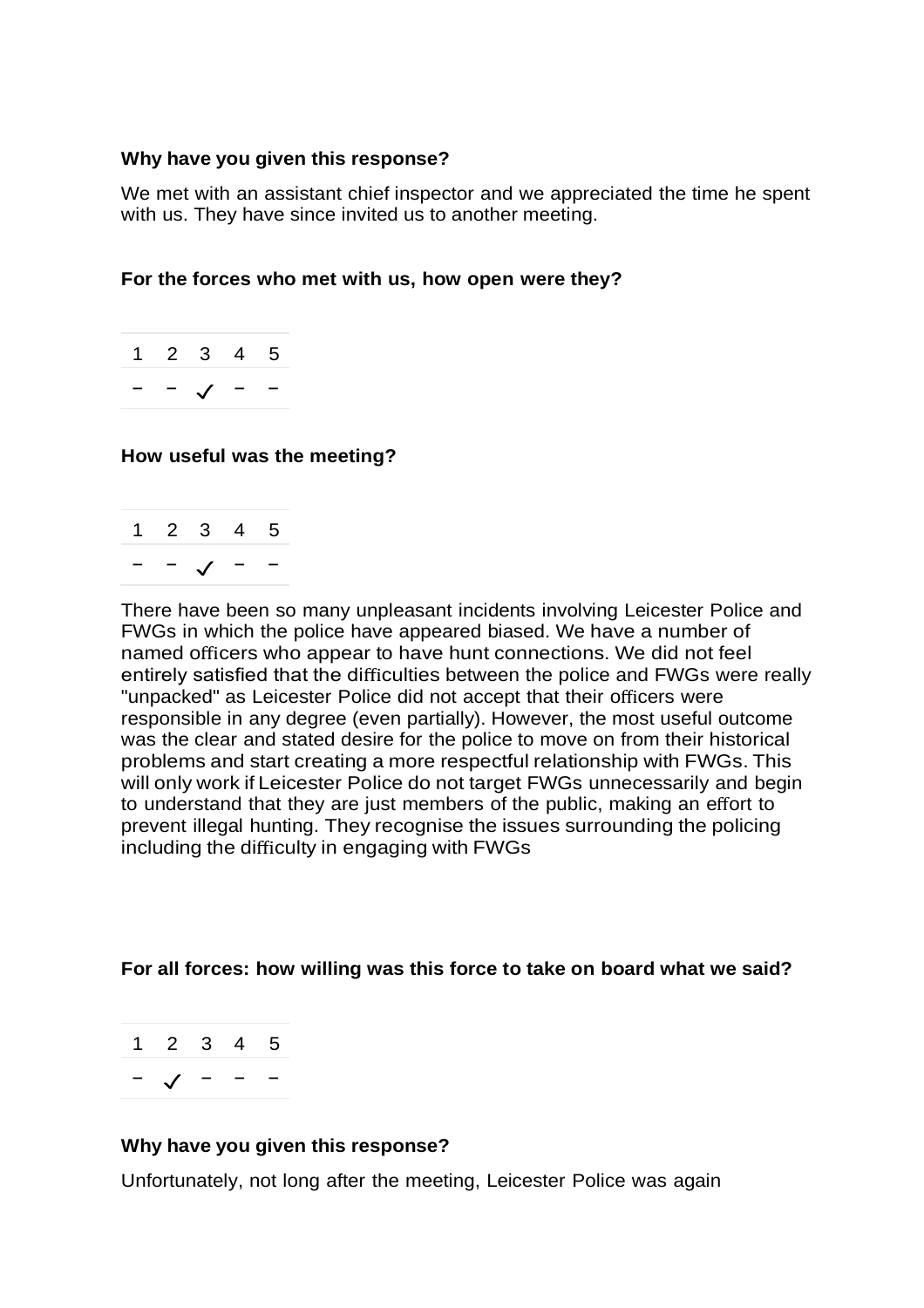featured in Social Media reports, where they escorted FWGs out of the county. The FWGs felt humiliated by this and we felt that it undermined the progress we had made in the meeting. However, the email exchange between AAF and Leicester Police concerning the false firearms accusation (by the hunt) in April 2021 resulted in the police agreeing to raise the broad issue of false reports with the hunt at their next meeting. An update on this would be useful.

# **Has this force taken any actual steps to improve their relationship with FWGs?**

- Yes
- No
- ✓ Other

# **What steps have they taken?**

Leicester Police have repeatedly said that they are always open to conversations with FWGs. They said they are "always seeking ways in which we can improve our approach to the intricacies of hunting legislation." They say they want to engage with groups but recognise there is a historical problem with trust. They acknowledge the legislation behind the both the Hunting Act and trespass laws is "not good". They welcome end of season reports from FWGs and really want better quality evidence from them in the hope of securing prosecutions.

Leicester Police met with AAF and said that they would like to improve the relationship between FWGs and themselves.

# **Does this force have an aide memoire or any guide to policing illegal hunting?**

– Yes

✓ No

# **How well trained are the police in this force?**

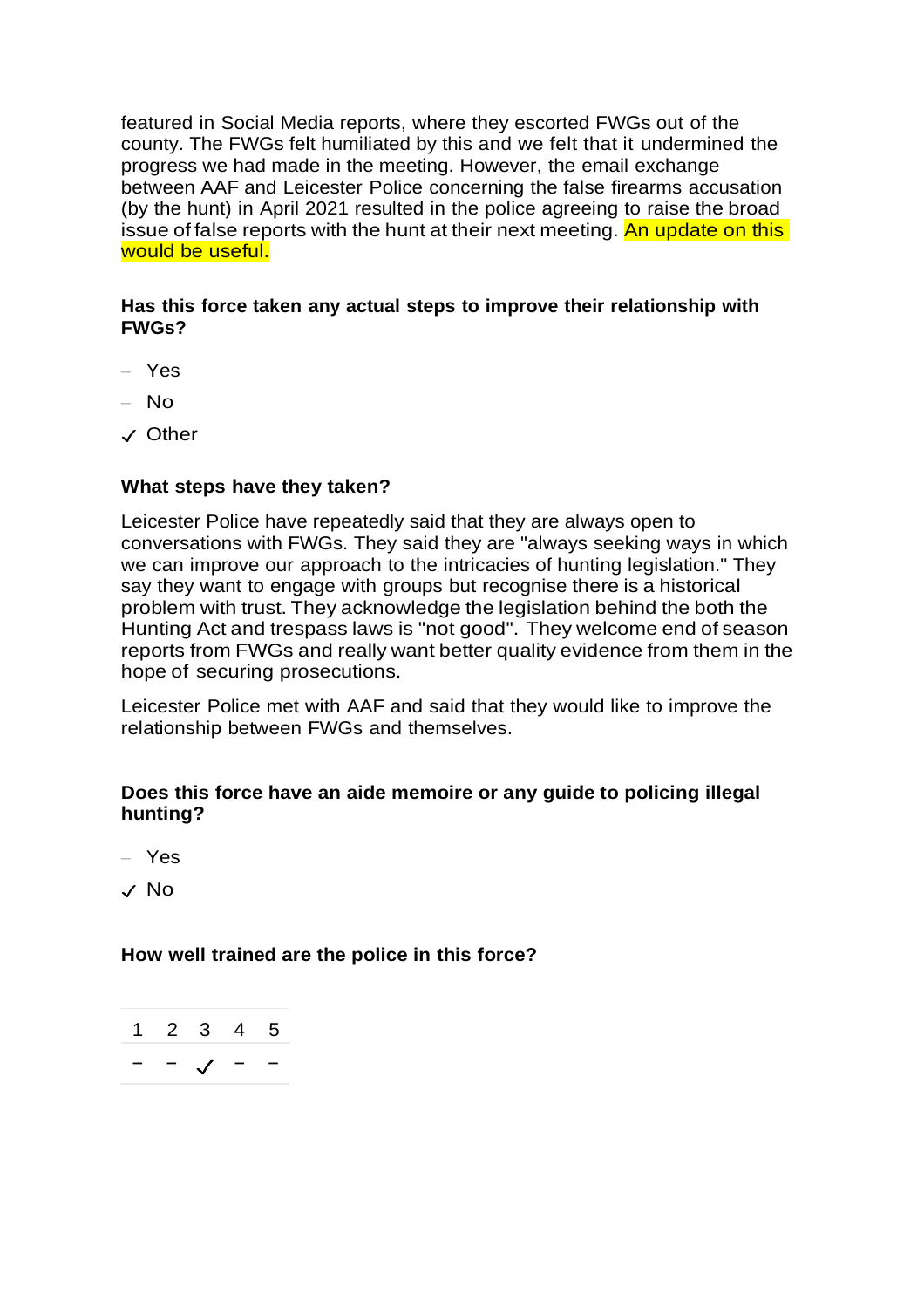# **Why have you given this response?**

Leicester Police say they are well-trained and that Operation Blackthorn is efficient. The police say they have " invested again in training specific officers under our dedicated operation titled 'Blackthorn' to ensure our officers responding to crimes and incidents have an enhanced knowledge of the current issues. We have appreciated the support provided to the training by the League Against Cruel Sports which helps ensure the officers have a greater awareness of the issues from all perspectives. The training has included an input on drones and we will be deploying the drone as part of our commitment to reduce and prevent crime related to policing hunting. " However, conversely we have received comments from FWGs expressing disappointment in the lack of proactive policing re blocked badger setts and the presence of terriermen and also delaying FWGs (to the benefit of the hunt). Police have said that they "no strategic or operational objective to delay FWGs".

# **How do you rate this force's behaviour in the field with regard to illegal foxhunting and incidents involvingFWGs?**

- Always appear biased
- ✓ Usually appear biased
- Sometimes appear biased
- Rarely appear biased
- Never appear biased

# **Why have you given this response?**

There are many reports of apparently biased police in this force. This is based on the feedback from 5 different FWG groups. Many of these groups do communicate with other forces. As mentioned, historically there is a trust problem and often the past is bought up by FWGs. The force also (presumably inadvertently) created a negative response by openly encouraging gamekeepers and young farmers and NFU personnel to become to be directly involved in the Wildlife Crime Unit. Many of these people are likely to have strong links with bloodsports. There are a number of officers with definite or apparent links with hunting in this force although Leicestershire say they would not be allowed to be part of Operation Blackthorn. The force also say officers are asked if they have any interest in hunting before being involved in Blackthorn, this is not a legal requirement and many other forces do not ask this question relying totally on "unconscious bias" training. They did also appear to move one particular officer who was particularly looked upon with suspicion by FWGs away from hunt related incidents to another area of the force. Whilst most FWGs are not comfortable interacting with Leicestershire police, some FWGs have said they recognise Leicestershire are trying to liaise more. One said: "Leicester is a very rural county, and hunting is quite well embedded in the culture there. The police reflect the local population unfortunately in that respect but there will be people who see both sides in any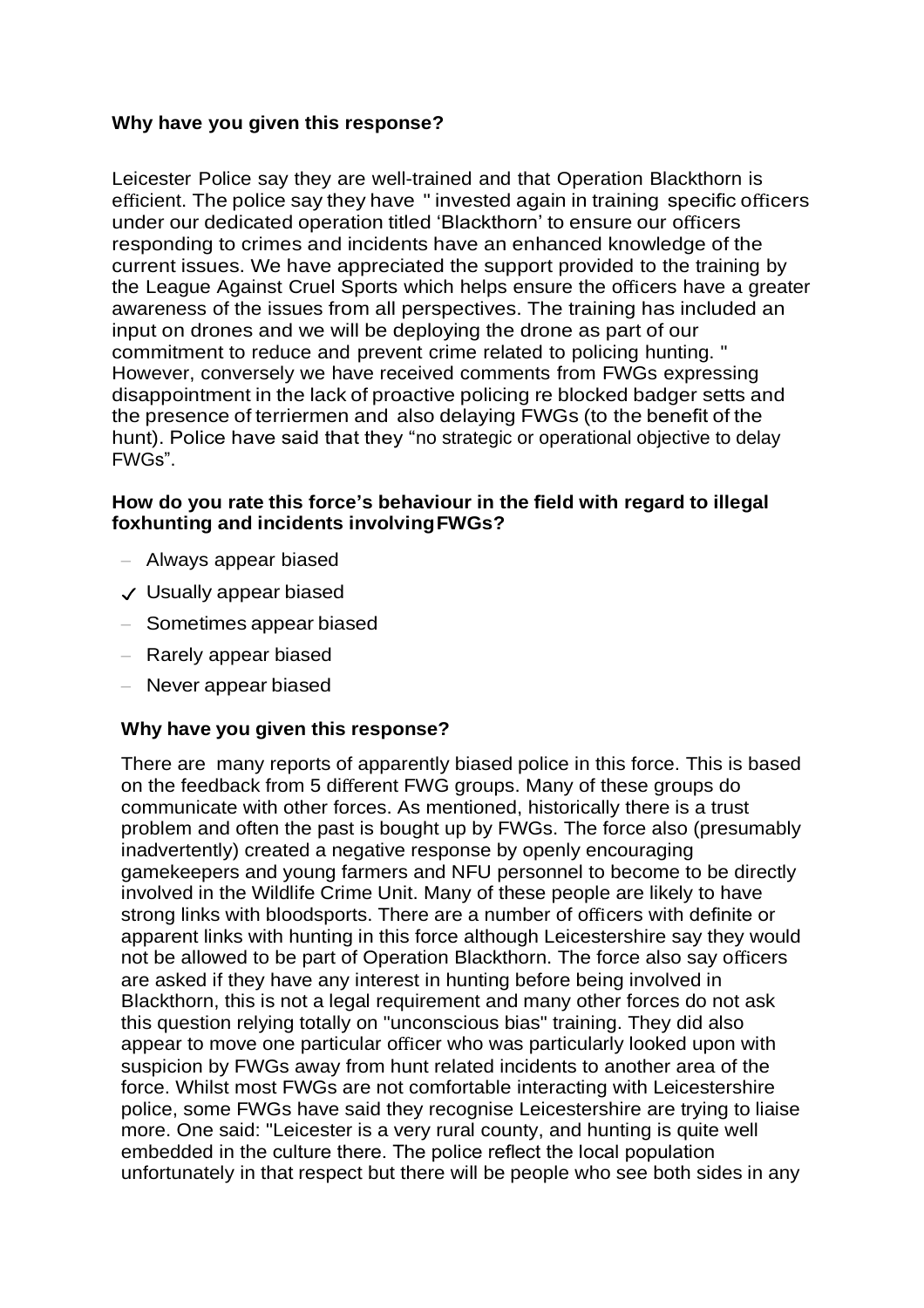organisation."

However, in the meeting we had with police, the officers felt that the rating "usually appear biased" was unfair. We hope to review the situation at the end of the season and consider if the actions of officers in the field have been neutral.

**Looking at the response to our FOI asking about police systems and organisation with regard to foxhunting, how do you rate their ability to take action on illegal foxhunting?**

|  | 1 2 3 4 5 |  |
|--|-----------|--|
|  |           |  |

# **Why have you given this rating?**

The League Against Cruel Sports thinks that very few police forces are truly competent at investigations and prosecutions with regard to illegal foxhunting and that Leicester is not an exception. However, the police assured us that Operation Blackthorn officers were well-trained and that if there was an illegal hunting investigation, one of them would be involved. Other police forces were not so confident as ANY officer might do the investigation, whether they were trained or not. Leicester Police have prosecuted the Quorn, however, so it seems that they are willing to present evidence from all sides. The League agreed that the force presented the case well and the failure of the prosecution was not the fault of the police. Rather, it was the incompetence of the CPS that lost the case.

The lack of trust between the police and FWGs may inhibit further prosecutions.

# **Do you think the force focuses too heavily on public order as opposed to dealing with illegal foxhunting?**

- ✓ Yes
- No
- Other

# **Why have you given this response?**

There is no doubt that public order is a significant issue. In the Operation Blackthorn statistics, "Assault" is the biggest category. A greater focus on illegal hunting might bring down the assault numbers.

Quote from an FWG who does engage with some forces "The current approach to policing hunts in Leicester is pretty much just public order and crowd control if hunt sabs turn up, and to leave the hunts alone if there is no sab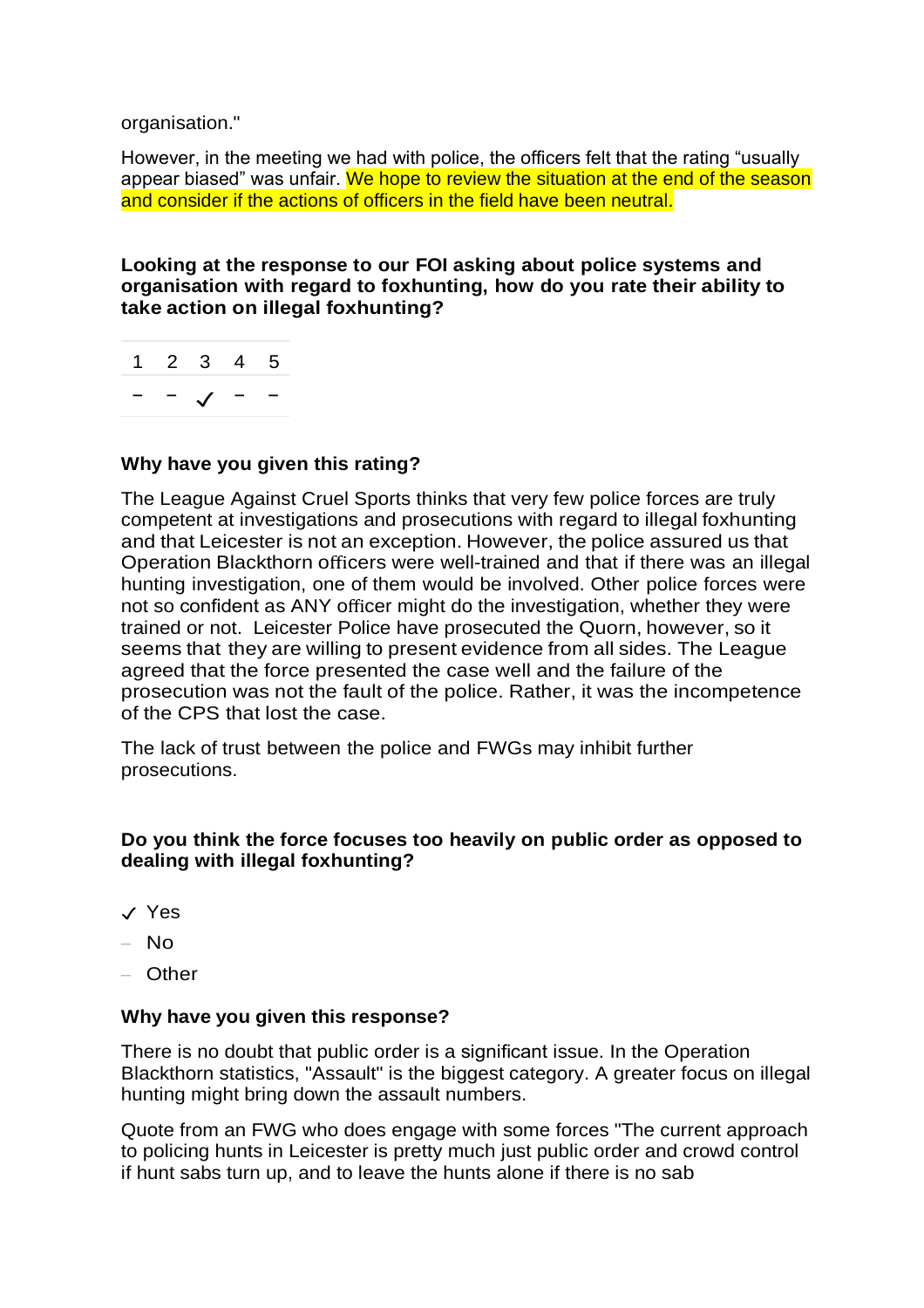attendance."

**Take into account willingness to engage with AAF, willingness to engage with FWGs, actions in the field etc.**

$$
\begin{array}{c|cccc}\n1 & 2 & 3 & 4 & 5 \\
\hline\n- & - & \checkmark & - & - \\
\end{array}
$$

#### **Any other comments?**

Leicester Police were willing to engage with AAF. However, there is so much anger and mistrust from the FWGs, that any real improvement in the relationship is unlikely unless the police start to take different approach in the field. They were particularly open and willing to engage with AAF but are undoubtedly held back by the historical issues of trust with FWGs. This is arguably exacerbated by the fact that there is a particular interest in hunting in Leicestershire compared to most other forces which MAY well mean more officers have hunting links. However, this force has moved officers away from policing hunting and does ask questions about hunting interests which equally other forces don't. They also do ask the hunt for trail maps on occasions although there is no legal obligation for the hunts to provide these and as far as we are aware they don't. The hunts in turn accuse the police of being biased against them.

# **In the opinion of AAF, how can this police force improve?**

Given that it is unlikely that most FWGs will engage with Leicester Police, it is for the police to make the first move. Next season, on any hunt-related call, police should listen to the FWGs when they are reporting illegal hunting and they should challenge the hunts about their activities. AAF is aware that the historical problems will stick with Leicester Police and that a change in attitude will happen slowly.

Leicester Police must recognise that the leaked webinars from the Hunting Office (exposed in November 2020) and the resulting conviction of Mark Hankinson have changed everything. Regardless of the outcome of any court cases, what was stated in the recordings cannot be unsaid. The Hunting Office made it clear trail hunting IS fox hunting and there was much talk about ways to create a "smokescreen" to cover up illegal hunting and disrespectful comments were made about the police. The Hunting Office represents all registered hunts in England and Wales therefore the discussions were relevant to all police forces.

All officers would benefit from a much greater understanding of the issues surrounding illegal hunting and the motivations of FWGs. We have created three helpful documents:

[Practical Advice for All Officers](https://www.actionagainstfoxhunting.org/wp-content/uploads/2021/11/B-1411-Practical-Advice-for-all-Police-Forces.pdf) – this includes training advice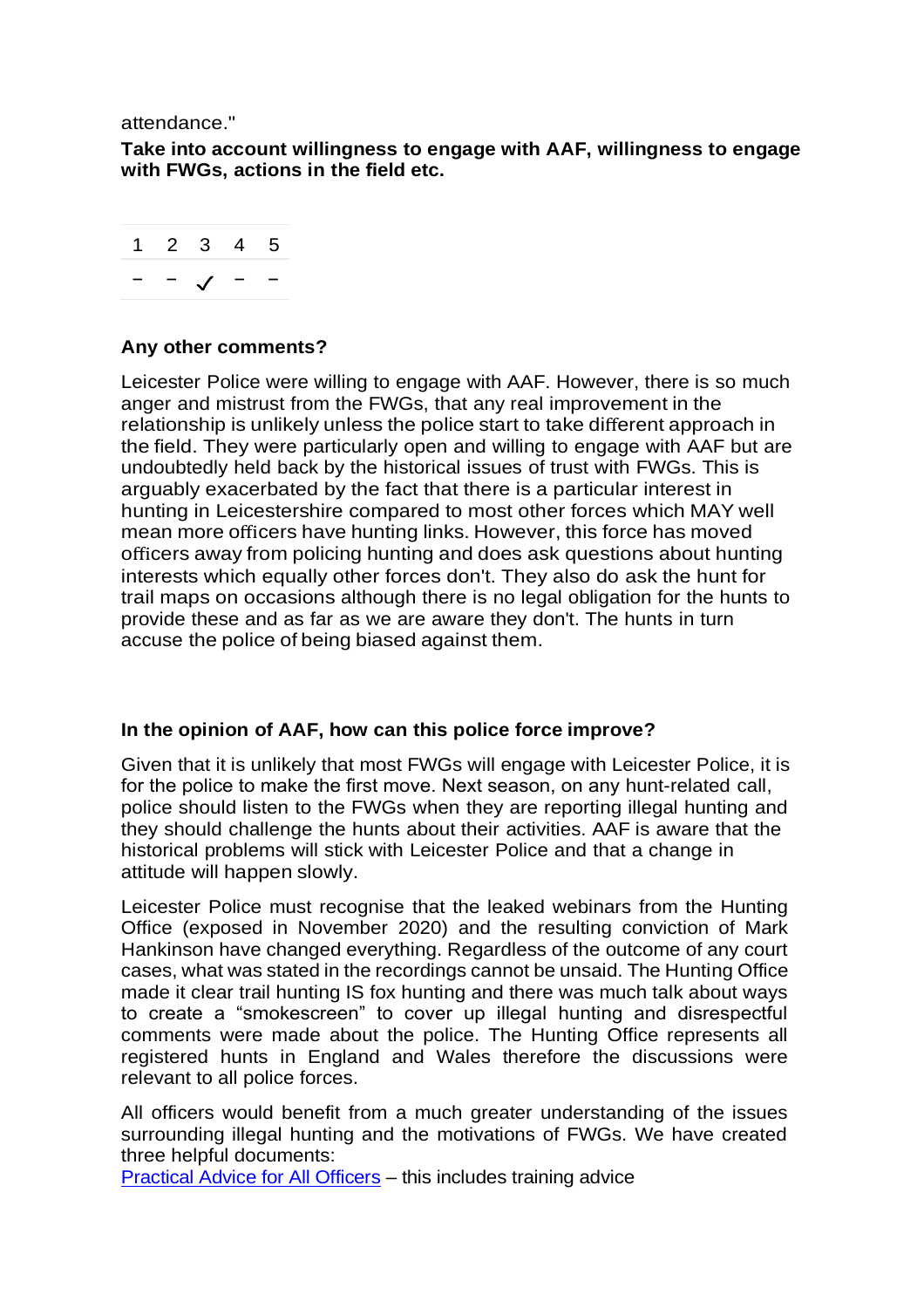[A Field Guide for Officers](https://www.actionagainstfoxhunting.org/wp-content/uploads/2021/11/A-1411-FIELD-GUIDE-ILLEGAL-FOXHUNTING.pdf) – to use if they are called to a hunt A Study - [Why sabs and monitors are not protesters.](https://www.actionagainstfoxhunting.org/wp-content/uploads/2021/11/A-1411-Why-sabs-and-monitors-arent-protesters.pdf) – an insight FWG organisations.

**Hit Reports and Media reports mentioning hunting and Leicestershire Police** 

Leicester Police have seen this list of reports and have commented on some. Their comments are in italics.

[https://www.bbc.co.uk/news/uk-england-leicestershire-](https://www.bbc.co.uk/news/uk-england-leicestershire-58328233?fbclid=IwAR2jy_m15W6nkkq7CR6dTdpadypIcqNS8eVlxwWbRaI9nuVA08gQHcl3RUg)[58328233?fbclid=IwAR2jy\\_m15W6nkkq7CR6dTdpadypIcqNS8eVlxwWbRaI9nuVA](https://www.bbc.co.uk/news/uk-england-leicestershire-58328233?fbclid=IwAR2jy_m15W6nkkq7CR6dTdpadypIcqNS8eVlxwWbRaI9nuVA08gQHcl3RUg) [08gQHcl3RUg](https://www.bbc.co.uk/news/uk-england-leicestershire-58328233?fbclid=IwAR2jy_m15W6nkkq7CR6dTdpadypIcqNS8eVlxwWbRaI9nuVA08gQHcl3RUg)

26/8/20. Quorn hunt members escape prosecution. Police handling of the case questioned.

<https://www.facebook.com/NorthantsHuntSaboteurs/posts/3328370053899175> 26/9/20. Cottesmore clearly cub hunting.. Alleged covid breaches

<https://www.facebook.com/NorthantsHuntSaboteurs/posts/3344138272322353> 1/10/20. Cottesmore clearly cub hunting. Presence of Leicestershire police on the phone deters hunt support from aggressive behaviour.

<https://www.facebook.com/ManchesterHuntSabs/posts/4012513795432522> 24/10/20. The Fernie. Sexist remarks made to female FWGs. Police allegedly say "if you don't like it then why are you here?" *Police have pointed out that there is no actual evidence to support this and have offered to investigate if they have more details.* 

<https://www.facebook.com/NorthantsHuntSaboteurs/posts/3443776042358575> 31/10/20. Common Assault incident lodged with the police. Crime number given.

[https://www.leicestermercury.co.uk/news/local-news/police-create-new-team-tackle-](https://www.leicestermercury.co.uk/news/local-news/police-create-new-team-tackle-4726772?fbclid=IwAR2VdovoMB1CeF1vOlnbr6XVwUDrstuiYSMfTfRUwn5ttgKc7TszgC8F5W4)[4726772?fbclid=IwAR2VdovoMB1CeF1vOlnbr6XVwUDrstuiYSMfTfRUwn5ttgKc7T](https://www.leicestermercury.co.uk/news/local-news/police-create-new-team-tackle-4726772?fbclid=IwAR2VdovoMB1CeF1vOlnbr6XVwUDrstuiYSMfTfRUwn5ttgKc7TszgC8F5W4) [szgC8F5W4](https://www.leicestermercury.co.uk/news/local-news/police-create-new-team-tackle-4726772?fbclid=IwAR2VdovoMB1CeF1vOlnbr6XVwUDrstuiYSMfTfRUwn5ttgKc7TszgC8F5W4)

23/11/20 Leicestershire Police recruit specials "The team will be led by Special Sergeant xxx, who works to support the farmers of England and Wales in his full time job with the National Farmers Union (NFU)." This would be seen as a conflict of interest by many as the NFU are generally seen as having links with hunting/other bloodsports. *Police explained to us why they are in regular contact with the NFU as it is important to engage with rural communities*.

(related to the report above, a 2019 advert for recruiting gamekeepers (amongst others) to work in crime also created controversy)

<https://m.facebook.com/leicspolice/posts/10157151897916170>